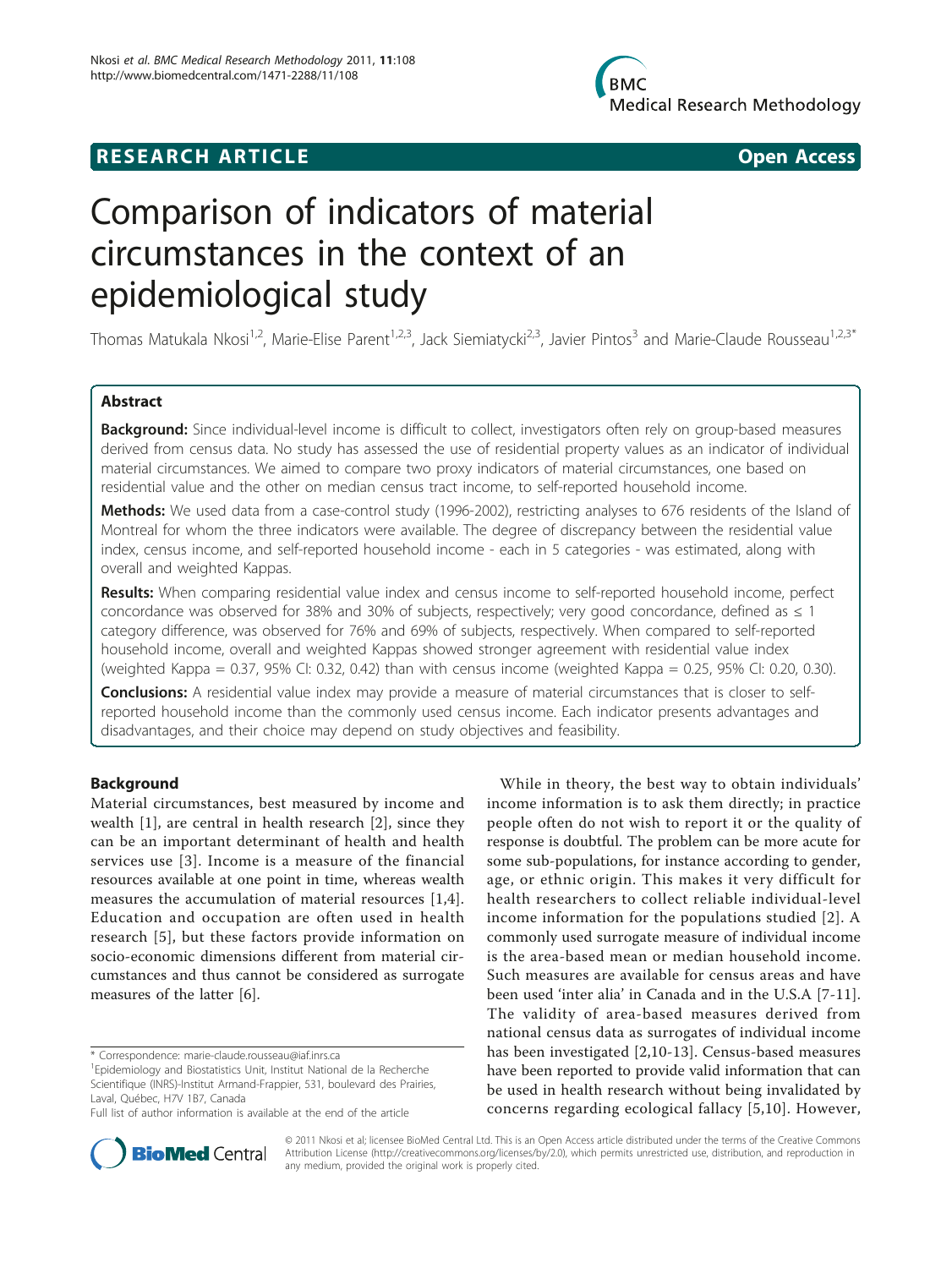some have observed a substantial discrepancy between area-based and individual-level income measures, and suggested that caution should be used in interpreting results from studies in which area-based measures are used as proxies for individual and household income [[2,12,13](#page-7-0)].

Recently, authors from Montreal (QC, Canada) have suggested using area-based values of residential properties [[14\]](#page-7-0). They derived average residential values for street blocks (areas smaller than census tracts) as an alternative approach to capture group-level information on material circumstances. In their study, Smargiassi et al [[14\]](#page-7-0) achieved a better control of confounding with area-based residential property values than with census tract-based income, suggesting that the former might capture material circumstances, which they refer to as socio-economic status, more accurately.

In order to further explore the potential usefulness of residential values in population-based research, we developed a residential value index, but at the individual rather than group level. Using data from a study conducted in Montreal, we aimed to compare this residential value index, as well as census-based median household income, to self-reported household income for classifying individuals' material circumstances.

# Methods

# Study population

We used data from a case-control study of environmental risk factors for lung cancer conducted in Greater Montreal in 1996-2002 [[15\]](#page-7-0). This study included 738 men and 465 women with lung cancer diagnosed at all major Montrealarea hospitals, and residing in the Greater Montreal area, which includes the Island, as well as the North and South Shores. Population controls were randomly selected from electoral lists which are continually updated in Quebec, Canada. They are thought to represent nearly complete listings of Canadian citizens residing in the province. Controls were frequency-matched to the distributions of age, sex, and electoral districts (comprising about 40,000 electors) of lung cancer cases; there were 899 men and 614 women. Overall participation rate was 76%, yielding 2,716 subjects. For this specific analysis, we restricted the study sample to the 2,003 participants who were residents of the Island of Montreal. Ethical approval was obtained from each participating institution, and all subjects provided an informed consent.

# Interviews

Interviews were conducted by trained, bilingual (English/ French) interviewers between 1996 and 2002. Over 76% of individuals responded for themselves, whereas surrogate respondents provided information for the other participants. Detailed information was collected on socio-demographic and lifestyle characteristics, including family income, residential history, ethnicity, country of origin, and lifetime smoking history, along with a wide range of potential environmental risk factors.

#### Indicators of material circumstances

The three indicators of material circumstances were derived from different sources. The first one, "selfreported household income", was elicited at interview with the following question: "What was the approximate total income for all household members from all sources, before income taxes, in an average year during the last 5 years?" This information was available for 730 (36%) of the 2,003 study participants included in this analysis. The proportion of response to this question was much lower among men (15%) than among women (71%). For the purpose of our analyses, the original eight multiple choice answers were collapsed to five categories by combining some categories with very low numbers of subjects: < \$20,000 (30% of sample); \$20,000-\$29,999 (24%); \$30,000-\$49,999 (21%); \$50,000-\$69,999 (13%), and; ≥ \$70,000 (12%).

The second indicator, "residential value index", was derived from the 1995 residential property assessments of the City of Montreal (QC, Canada) that are used for municipal tax purposes. Residential values from 1995 were extracted using the participants' addresses at the time of interview. This older database was provided to us upon request, although the databases for the most recent property assessment rolls are publicly available online.

The property value reflects the market value on July 1 two years before the assessment role comes in effect. The market value is defined as the most probable selling price in a free and open market [\[16\]](#page-7-0). To determine the market value of a given property, the appraiser can use one of the three following methods, although the method used for a specific property is not recorded in the databases: 1) the comparison approach, using similar properties that have been sold; 2) the cost approach, which consists in adding a property's land value to the depreciated cost of the building (obtained by subtracting depreciation from the current replacement cost), and; 3) the income approach, based on capitalizing its net operating income at a rate stemming from similar properties sold [\[16\]](#page-7-0). The latter applies only to buildings with tenants or commercial property.

The municipal database of property value assessment includes all buildings and contains the monetary value attributed to each building and lot. It indicates the number of residential units in each building, and the proportion of the building's area identified as commercial, if any. To estimate the residential property value, the proportion of commercial space was subtracted from the total value of each building. For multiple residence buildings, at the exception of condominiums for which there was an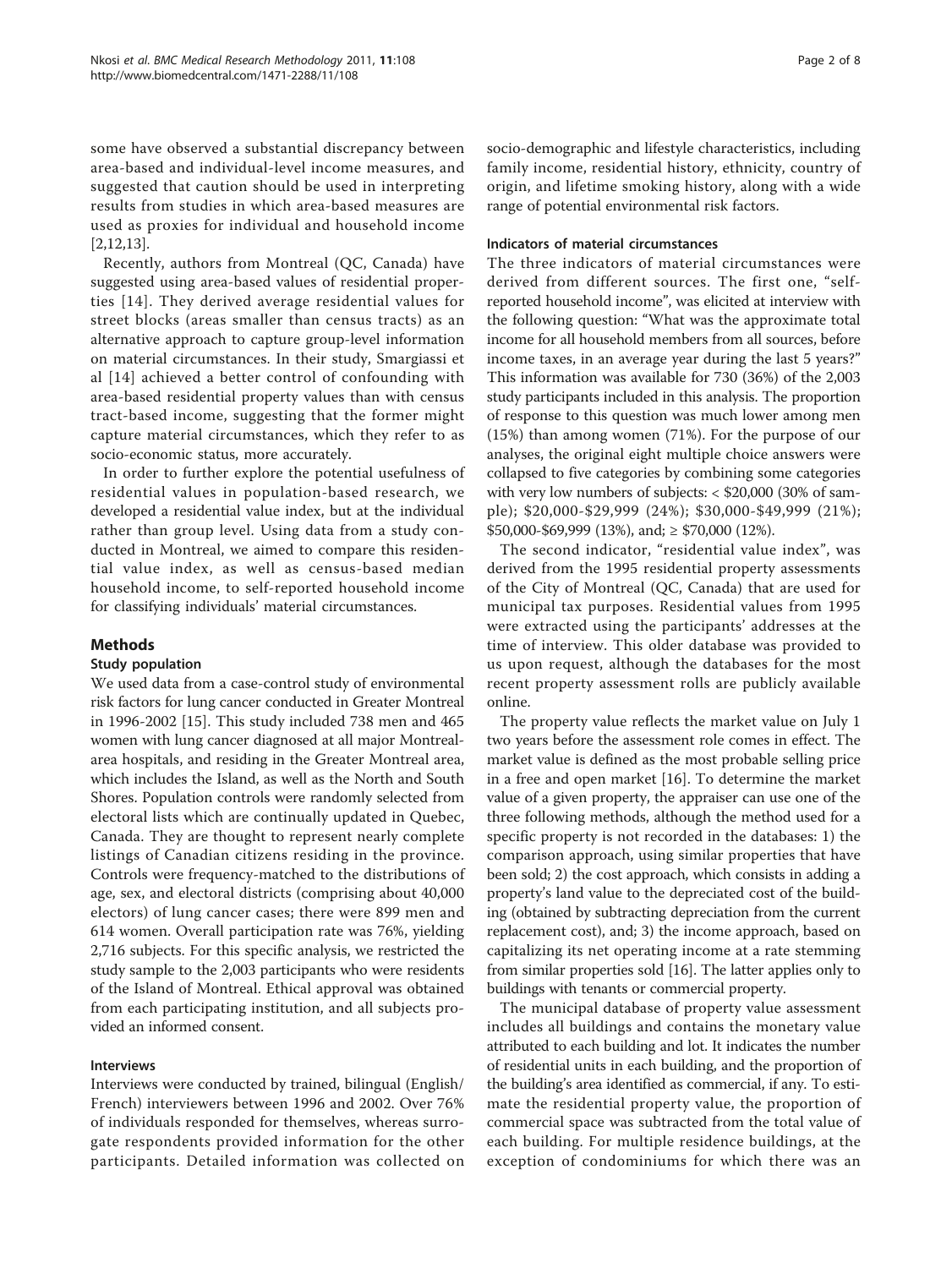individual evaluation per unit, there was no information available to attribute a specific value to different residences within one building. The residential value was then divided by the total number of residential units to estimate the average value of one unit. It was impossible to distinguish whether a residential unit was owned or rented, thereby preventing us to determine if the residence represented an expense or contributed to wealth. However, we assumed that there was a reasonably close relationship between the value of a given residential unit and the costs ensued to rent or own it and thus simply considered its value as a measure of what the participant was able to afford in terms of housing. For this study, we restricted our data collection of residential property values to residents of the Island of Montreal for whom these data were centralized in a database maintained by the City of Montreal, and easily accessible. Residential values were available for a total of 1,862 individuals, representing 93% of the 2,003 study participants living within the Island of Montreal. The continuous values of this index were divided into 5 categories following the observed distribution for selfreported income: respectively 30%, 24%, 21%, 13%, and 12% in categories 1 (lowest) to 5 (highest). The resulting cutoff points were: ≤ \$42,102; \$42,103-\$66,629; \$66,630- \$94,975; \$94,976-\$133,176; ≥ \$133,177.

Finally, the third indicator, "census income", was obtained from the 1996 Canadian census. A "census tract" is the elemental geographic unit used by Statistics Canada to report socio-demographic characteristics [\[17](#page-7-0)]. In 1996, there were 757 census tracts in the Montreal area (Census Metropolitan Area), each comprising an average of approximately 4,400 people [[18\]](#page-7-0). Census tract data were extracted using the postal code for the subjects' residential address at the time of interview. The median household income for the census tract corresponding to each subject's residential postal code was used. This information was obtained for all 2,003 participants included in the current analyses. The resulting continuous values were categorized according to the observed distribution for self-reported income, as described previously. The resulting cutoff values for census income were: ≤ \$25,781; \$25,782-\$31,434; \$31,435-\$39,255;  $$39,256 - $49,776$ ;  $\geq $49,777$ .

# Statistical analysis

Statistical analyses were restricted to 676 subjects residing on the Island of Montreal and for whom the three indicators of material circumstances were available, as depicted in Figure [1](#page-3-0).

Firstly, the frequency distributions of the participants' selected characteristics and indicators of material circumstances were described. As mentioned previously, in order to compare the ranking of individuals according to the different indicators, the frequency distribution obtained for self-reported household income was used to categorize the residential value index and census income variables.

Secondly, the degree of discrepancy between selfreported household income and the other two indicators (residential value index, census income) was estimated. This was achieved by calculating the number of category differences (1 to 5) between each pair of indicators being compared.

Thirdly, pair wise correlations were estimated with the Spearman correlation coefficient, and agreement other than expected by chance was estimated with the overall and weighted Kappas and their 95% confidence intervals. Similarly to the Kappa coefficient (K), the weighted Kappa  $(K_w)$  is adjusted for chance agreement given the marginal distributions [[19](#page-7-0)]. Whereas K considers only complete agreement,  $K_w$  was developed for use with categorical scales, in order to account for partial agreement by allowing disagreements of varying magnitude to be weighted accordingly [\[19](#page-7-0)-[21\]](#page-7-0). In our case, linear weights were used for  $K_{w}$ , thus attributing the same importance to a one-category difference, irrespective of whether it was between categories 1 and 2, or 4 and 5. Disagreements by a higher number of categories had a lower contribution to the  $K_{w}$ , such that perfect agreement had a weight of 1, and differences of 1-4 categories had respective weights of 0.75, 0.50, 0.25, and 0 [[22](#page-7-0)]. Various arbitrary guidelines exist for the interpretation of the strength of agreement. According to Landis and Koch, <0.00 represents "poor" agreement, 0.00-0.20 "slight" agreement, 0.21-0.40 "fair" agreement, 0.41-0.60 "moderate" agreement, 0.61-0.80 "substantial" agreement, 0.81- 1.00 "almost perfect" agreement [[23\]](#page-7-0). Fleiss suggested that Kappa values <0.40 should be regarded as indicating "poor" agreement, 0.40-0.75 "fair to good" agreement, and >0.75 excellent agreement [[24](#page-7-0)]. All analyses combined cases and controls after verification, in stratified analyses, that the case or control status had little influence on the results.

# Results

Selected characteristics of participants are described in Table [1.](#page-4-0) The sample included a majority of women, who were more likely than men to have provided their income. Most subjects were of French ancestry, born in Canada, and self-respondents to the interview. One fifth of the men and one quarter of the women had post-secondary education. More women than men had never smoked. According to information from the property value assessment, our study population lived mainly in housing with two or more residential units (72%).

The self-reported household income variable was ordinal while the others were continuous. We demarcated the categorical boundaries for the residential value index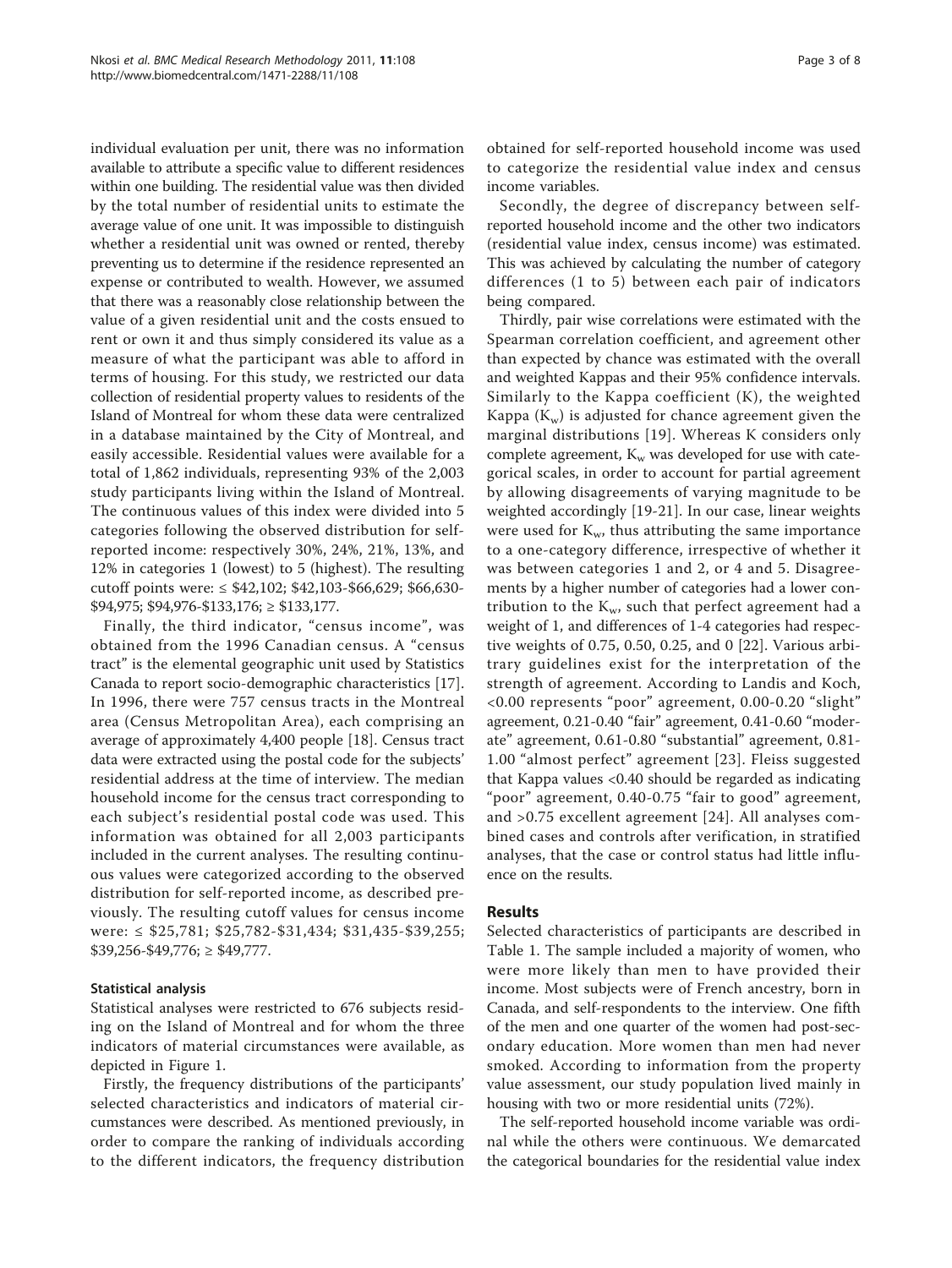<span id="page-3-0"></span>

and the census income index so that the marginal distributions of those variables would approximate that of self-reported household income (i.e., 30%; 24%; 21%; 13%; 12%). The resulting frequency distributions of the three indicators of material circumstances are presented in Table [2.](#page-4-0)

Table [3](#page-5-0) presents the degree of discrepancy between five-category distributions of residential value index, census income and self-reported household income. Perfect concordance between residential value index and self-reported household income was observed for 38% of subjects, while the corresponding figure between census tract income and self-reported household income was 30%. Very good concordance, defined as no more than one category difference, was observed for 76% of subjects when comparing the residential value index to selfreported household income and 69% when comparing census tract to self-reported household income. In both of these comparisons, the discordant observations were equally distributed between under- and overestimation.

Spearman correlation coefficients and Kappa values for the five-category variables are presented in Table [4](#page-5-0). The correlation was stronger between residential value index and self-reported household income  $(r_{Spearman} =$ 

0.52) than between census and self-reported household incomes ( $r_{Spearman}$  = 0.36). Overall and weighted Kappa values were relatively low (<0.40), although weighted Kappa values were slightly higher, as expected. When compared to self-reported household income, both the overall and weighted Kappa showed stronger agreement for residential value index ( $K_w = 0.37$ , 95% CI: 0.32-0.42) than for census income ( $K_w = 0.25$ , 95% CI: 0.20-0.30). The absence of overlap in the confidence intervals both for the overall and weighted Kappas indicated stronger agreement when using residential value index, e.g., credible values based on the 95% CI were 0.32-0.42 for  $K_w$  for the agreement between residential value and self-reported income, whereas they varied from 0.20- 0.30 for the agreement between census and self-reported incomes.

In our study, subjects were interviewed from 1996 to 2002. Census income was based on the 1996 Canadian census, whereas the residential value index was derived from the 1995 property assessment role from the City of Montreal. For subjects recruited towards the end of the study, the comparison could possibly have been improved by using the next census and property assessment role, both from 2001. To assess the impact of timing of data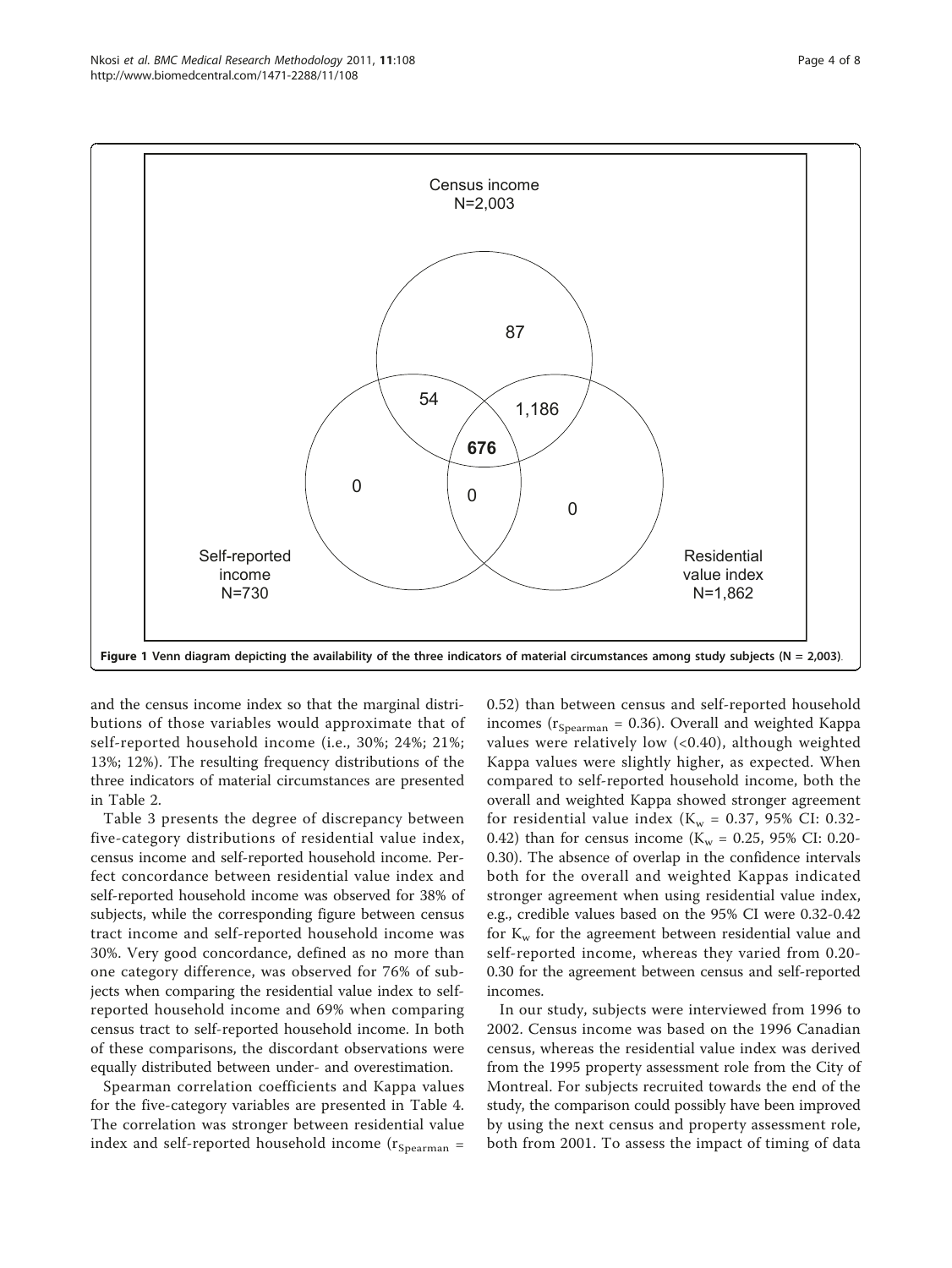<span id="page-4-0"></span>Table 1 Socio-demographic characteristics of study subjects

| Characteristic       | <b>Males</b><br>$N = 177$<br>(%) | <b>Females</b><br>$N = 499$<br>(%) | <b>Total</b><br>$N = 676$<br>(%) |
|----------------------|----------------------------------|------------------------------------|----------------------------------|
| Age (years)          |                                  |                                    |                                  |
| 29-49                | 5.6                              | 12.8                               | 10.9                             |
| 50-59                | 12.4                             | 30.9                               | 26.0                             |
| 60-69                | 57.1                             | 37.5                               | 42.6                             |
| $\geq 70$            | 24.9                             | 18.8                               | 20.4                             |
| Marital status       |                                  |                                    |                                  |
| Married/cohabitating | 75.1                             | 52.3                               | 58.3                             |
| Single               | 7.9                              | 12.4                               | 11.2                             |
| Separated/divorced   | 13.0                             | 17.4                               | 16.3                             |
| Widowed              | 4.0                              | 17.8                               | 14.2                             |
| Level of education   |                                  |                                    |                                  |
| Primary              | 38.4                             | 27.5                               | 30.3                             |
| High-school          | 41.8                             | 47.1                               | 45.7                             |
| Post-secondary       | 19.8                             | 25.5                               | 24.0                             |
| Ancestry             |                                  |                                    |                                  |
| French               | 69.5                             | 70.9                               | 70.6                             |
| Other                | 30.5                             | 29.1                               | 29.4                             |
| Respondent           |                                  |                                    |                                  |
| Self                 | 88.1                             | 86.6                               | 87.0                             |
| Other                | 11.9                             | 13.4                               | 13.0                             |
| Country of origin    |                                  |                                    |                                  |
| Canada               | 78.5                             | 80.4                               | 79.9                             |
| Other                | 21.5                             | 19.6                               | 20.1                             |
| Smoking status       |                                  |                                    |                                  |
| Never                | 11.3                             | 31.6                               | 26.5                             |
| Fx-smoker            | 62.1                             | 44.1                               | 48.8                             |
| Current smoker       | 26.6                             | 24.0                               | 24.7                             |

used for the census and residential value indicators, we carried out a sensitivity analysis excluding 256 participants interviewed after 1998 ( $N = 420$ ). We also tested the impact of having included subjects for whom a proxy respondent provided the information. In both sensitivity analyses, the  $K_w$  remained very similar suggesting that neither the use of 1995 property assessment role and 1996 census nor the use of proxy respondents had a strong influence on the results.

# **Discussion**

In our study, there was a very good concordance (defined as no more than one category difference) for a majority of the participants between self-reported household income, and both the residential value index (76%) and census income (69%). Perfect concordance with self-reported household income was higher for residential value index (38%) than for census income (30%). In addition, although Kappa values were generally low, weighted Kappa values were relatively higher between

| <b>Indicators</b>              | <b>Males</b><br>$N = 177$<br>(%) | <b>Females</b><br>$N = 499$<br>(%) | <b>Total</b><br>$N = 676$<br>(%) |
|--------------------------------|----------------------------------|------------------------------------|----------------------------------|
| Self-reported household income |                                  |                                    |                                  |
| Category 1: $<$ \$20,000       | 20.3                             | 33.7                               | 30.2                             |
| Category 2: \$20,000-\$29,999  | 31.6                             | 21.4                               | 24.1                             |
| Category 3: \$30,000-\$49,999  | 26.6                             | 19.0                               | 21.0                             |
| Category 4: \$50,000-\$69,999  | 13.0                             | 12.4                               | 12.6                             |
| Category 5: $\ge$ \$70,000     | 8.5                              | 13.4                               | 12.1                             |
| Residential value index        |                                  |                                    |                                  |
| Category 1: $\le$ \$42,102     | 28.2                             | 30.7                               | 30.0                             |
| Category 2: \$42,103-\$66,629  | 27.1                             | 22.8                               | 74.0                             |
| Category 3: \$66,630-\$94,975  | 22.6                             | 204                                | 21.0                             |
| Category 4: \$94,976-\$133,176 | 13.6                             | 12.8                               | 13.0                             |
| Category 5: $\ge$ \$133,177    | 8.5                              | 13.2                               | 12.0                             |
| Census income                  |                                  |                                    |                                  |
| Category 1: $\le$ \$25,781     | 29.9                             | 30.7                               | 30.5                             |
| Category 2: \$25,782-\$31,434  | 22.0                             | 24.4                               | 23.8                             |
| Category 3: \$31,435-\$39,255  | 24.9                             | 19.2                               | 20.7                             |
| Category 4: \$39,256-\$49,776  | 13.0                             | 13.0                               | 13.0                             |
| Category 5: $\geq$ \$49,777    | 10.2                             | 12.6                               | 12.0                             |

residential value index and self-reported household income than between census and self-reported household incomes (0.37 versus 0.25). This finding suggests that the residential value index may provide a slightly more accurate proxy for self-reported household income than census income, although the strength of agreement was in the "poor to fair" range. Our results also showed that for both residential value index and census income, values discrepant by more than one category were equally distributed between under- and overestimation of self-reported household income.

Overall, our study findings are in line with results from other similar studies suggesting relatively good concordance between self-reported household income and census tract income [\[5,10\]](#page-7-0). The census-based methodology was shown to be a valid and useful approach to overcoming the absence of socioeconomic data in most US medical records [\[11](#page-7-0)].

Nevertheless, when considering only the level of agreement between census and self-reported household incomes, we have observed relatively low levels of both overall and weighted Kappas. These findings are consistent with studies in which potential misclassification of income was investigated by comparing individual versus area-level measures of socioeconomic status, and that have suggested poor agreement between self-reported household income and census tract income [\[2,12,13,25](#page-7-0)].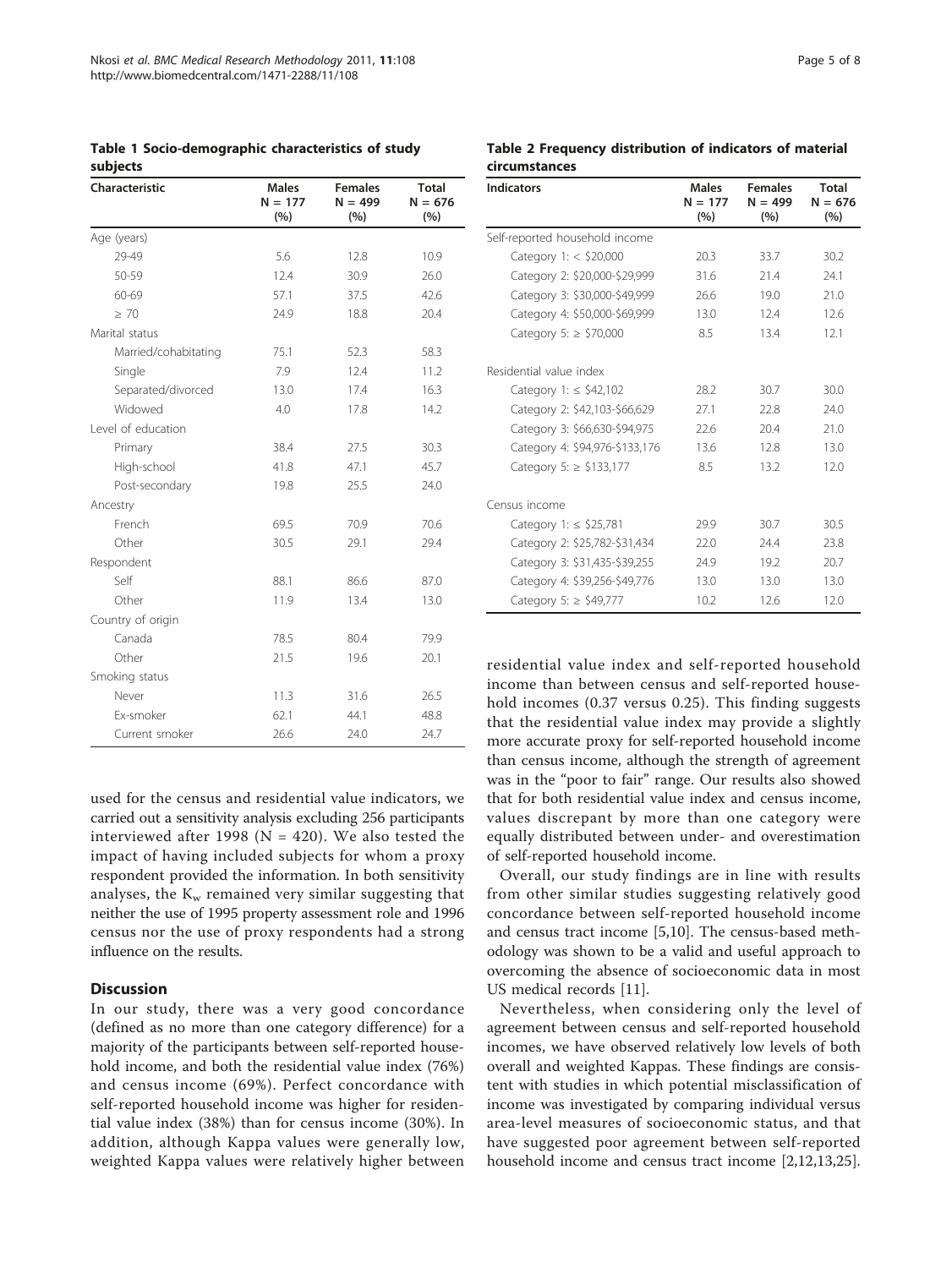| Comparison                                                 | Number of category differences                           |      |       |                     |                                                                |      |              |       |
|------------------------------------------------------------|----------------------------------------------------------|------|-------|---------------------|----------------------------------------------------------------|------|--------------|-------|
|                                                            | Underestimation of Self-<br>reported household<br>income |      |       | Perfect concordance | <b>Overestimation of Self-</b><br>reported household<br>income |      | <b>Total</b> |       |
|                                                            | $\le -3$<br>$-2$<br>$-1$<br>0                            |      |       | 2<br>$\geq$ 3       |                                                                |      |              |       |
| Residential value index vs. Self-reported household income |                                                          |      |       |                     |                                                                |      |              |       |
| %                                                          | 3.1                                                      | 8.9  | 19.1  | 38.3                | 18.5                                                           | 8.3  | 3.9          | 100   |
| (n)                                                        | (21)                                                     | (60) | (129) | (259)               | (125)                                                          | (56) | (26)         | (676) |
| Census income vs. Self-reported household income           |                                                          |      |       |                     |                                                                |      |              |       |
| %                                                          | 5.3                                                      | 9.6  | 20.6  | 29.6                | 19.1                                                           | 10.9 | 4.8          | 100   |
| (n)                                                        | (36)                                                     | (65) | (139) | (200)               | (129)                                                          | (74) | (33)         | (676) |

<span id="page-5-0"></span>Table 3 Proportion and number of subjects according to the degree of discrepancy between residential value index, census income, and self-reported household income ( $N = 676$ )

It was suggested that the individual and census-based income might measure different constructs [[12](#page-7-0)], and that aggregate measures should not be interpreted as individual ones [\[26\]](#page-7-0).

An important finding from our study is that the residential value index was found to have slightly better agreement with self-reported household income than did census income. It might be partly due to the individual nature of both the residential value index and the selfreported income, as opposed to the area-level of the census income measurement. To our knowledge, our study is the first to use residential values at the individual level as an indicator of material circumstances. However, our results are in agreement with the observations from the study by Smargiassi and colleagues who used group-level residential values for a geographical area smaller than census tract, though not at the individual level [[14](#page-7-0)].

#### Limitations and strengths

Limitations and strengths of this study are mainly related to the three indicators of material circumstances. We elected to use the self-reported household income as the base of comparison. However, we are cognizant that it is not necessarily a 'gold standard'. The self-reported household income was obtained from the participants' answers, and as such could be inaccurate or even biased. Many individuals are reluctant to disclose their income. Small differentials between true and self-reported household income would be expected to have little influence on

results. Indeed, even if the participants slightly over- or underestimated their income, they would possibly remain within the same income category or be allocated in an adjacent one. However, any large discrepancy between true and self-reported household income could have introduced serious misclassification. In addition, selective response to the household income question could have introduced bias if agreement varied according to the factors that affected response. To verify this, we assessed whether census income and residential value differed according to sex and self-report (or not) of household income. When stratifying the entire study sample by sex and presence/absence of self-reported household income, the median household census income was \$33,313 and \$33,312 respectively among men and women who responded, \$30,300 among non-respondent men, and \$30,950 among non-respondent women, suggesting a slightly but not markedly lower income among those who did not respond to the household income question, and little difference according to sex. There were no differences in distributions of residential value by sex and by presence/absence of self-reported household income (data not shown). This suggests that the relatively low response rate to the household income question and the larger proportion of women who responded is not likely to have strongly influenced our results.

Census tracts are demarcated by Statistics Canada with a view to creating socially homogeneous units. Still, there is some financial heterogeneity within census

Table 4 Correlation and agreement between residential value index, census income, and self-reported household income  $(N = 676)$ 

|                                                     | Spearman correlation | Overall Kappa           | Weighted Kappa          |
|-----------------------------------------------------|----------------------|-------------------------|-------------------------|
|                                                     | coefficient          | (95% CI)                | (95% CI)                |
| Residential value index vs. Self-reported household | 0.52                 | 0.21                    | 0.37                    |
| income                                              |                      | $(0.16 - 0.25)$         | $(0.32 - 0.42)$         |
| Census income vs. Self-reported household income    | 0.36                 | 0.09<br>$(0.05 - 0.14)$ | 0.25<br>$(0.20 - 0.30)$ |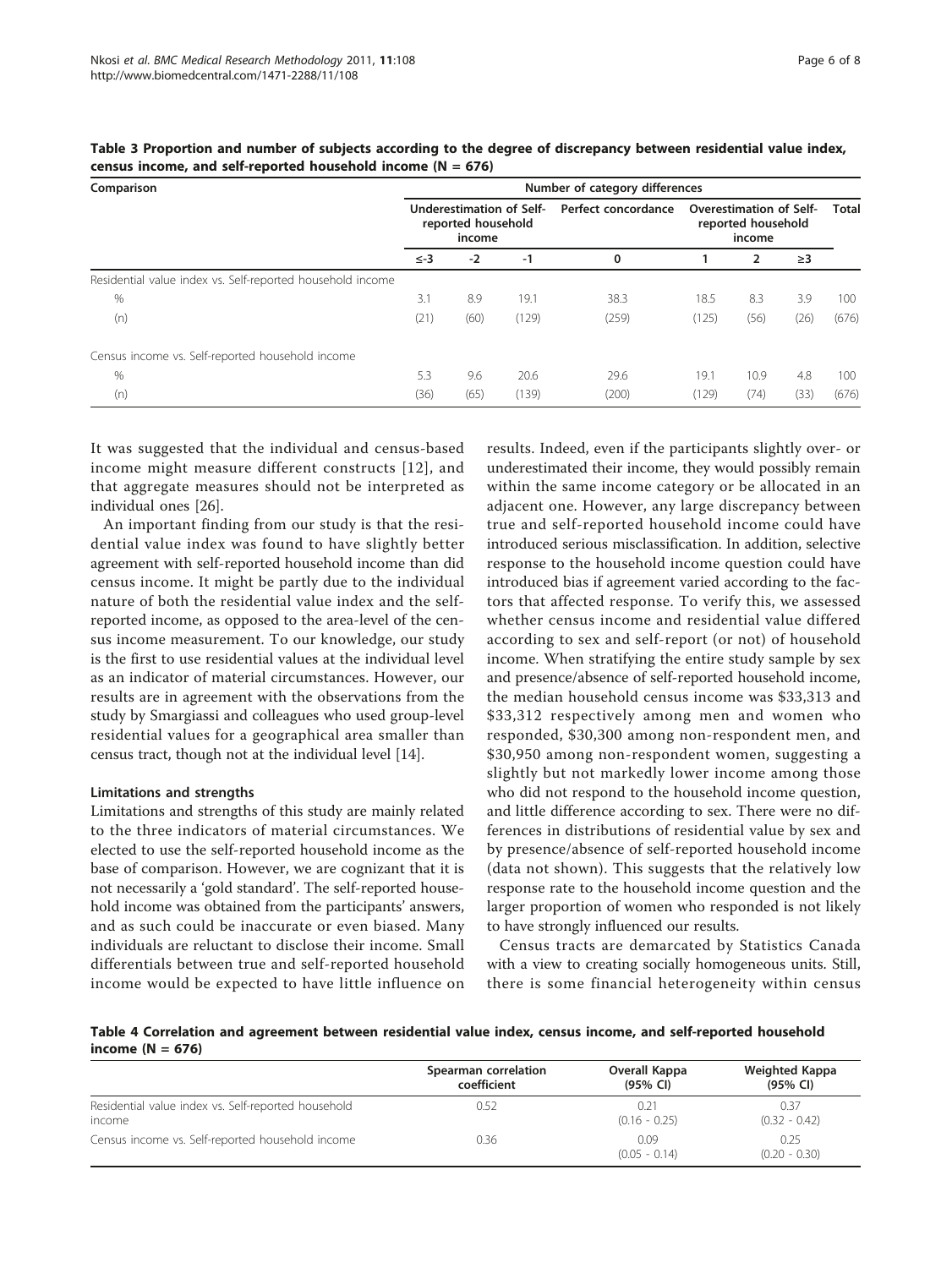tracts; even neighbors may have different financial means. Thus median census tract income is certainly an imperfect indicator of the financial means of each individual in the census tract.

For municipalities in which property assessment rolls exist and can be publicly accessed, there are a number of advantages from using the residential value information. The residential municipal evaluation is intrinsically adjusted in terms of the degree of investment in maintaining the property, so a higher value will reflect, to a certain extent, the availability of funds for maintenance. The residential value index for participants is expressed as the average value of one residential unit. It has the advantage of taking into account the disparities in the quality of neighborhood and the housing conditions that prevail [\[27](#page-7-0)]. Also considered are the specific characteristics of the neighborhood and several factors such as the size of the house, type and materials used in its construction, physical environment, proximity to public transportation, shops and services, noise impacts, access to major roads and hospitals, which contribute to determine the value of a property. The residential value index is thus an indicator of great interest, because it represents the residential choice which is determined, in part, by the economic power of the household [[27\]](#page-7-0).

A few issues deserve attention with respect to the residential value index. Firstly, we could not assign a value to persons residing in retirement and other community homes. However, since we were able to document the residential value for 93% of those living on the Island of Montreal, these represent a small fraction of the entire population. Secondly, to our knowledge, the specific method used by the appraiser to establish the value of a given property is not documented in the publicly available databases. It is unclear whether the choice of appraisal method had an impact on the property values per se. Thirdly, for this study we restricted our sample to residents of the Island of Montreal for whom residential values were readily available as a result of a recent administrative restructuring and city merger. This information is available in other municipalities, and thus could eventually be gathered for the entire study. The Island of Montreal contains a high proportion of buildings with multiple units, many of them rentals, for which residential value is more difficult to assign. For this reason, we believe that our estimates of agreement are more conservative than if we had been able to also consider the suburbs surrounding the Island of Montreal, comprising a greater proportion of single unit dwellings. Fourthly, a limitation of the residential value index is that it was not possible to distinguish the surface area of each unit for buildings with more than one unit. Misclassification could have resulted, especially for residents of multiple dwelling buildings who were attributed the average value

of a dwelling. Finally, no distinction could be made between owners and renters, possibly leading to an underestimation of financial availability for the former. Some of these potential limitations could be mitigated by collecting additional information at the time of interview concerning the owner or renter status of the subjects and the size of the dwelling when the property is part of multiple units.

The public availability of residential property values is a local administrative matter, but a non-exhaustive search on the internet allowed us to identify quite a few large cities, counties and countries where such data are accessible online [[28-30](#page-7-0)] or where they exist and could possibly be accessed after an official request [[31-35\]](#page-7-0). Since individual residential property values have the potential to approximate individual income at least as well as either census-based income or group-level residential property values, it appears to be a potentially valuable source of information that investigators should consider collecting, instead of or in addition to other indicators of material circumstances.

#### Conclusions

Overall, our results suggest that using a residential value index may provide a measure of material circumstances that is closer to self-reported household income than the commonly used census income. Each indicator presents, however, advantages and disadvantages and their use may depend on study objectives and feasibility. In some situations a choice may be indicated, whereas in others the use of several complementary indicators will allow for a more comprehensive measurement of material circumstances, taking into account both income and wealth.

Finally, given the generally low Kappa values observed in our study, further research on the validity of a residential value index as an individual indicator of material circumstances and comparisons between individual and area-level residential values are warranted.

#### Acknowledgements

We are indebted to Bernard Côté from the City of Montreal for his assistance in getting access to residential values information. We thank Alexandre Liautaud and Katia DeMarco for their help in gathering the residential values and Marie Désy for her assistance on the statistical analysis. Lesley Richardson contributed to the design of the original study, and she developed and coordinated the data collection methods. A large number of research assistants and interviewers participated, including Marie-Claire Goulet, Jerome Asselin, and Sally Campbell. This study was supported by research and personnel support grants from the National Health Research and Development Program from Health Canada, the National Cancer Institute of Canada, the Institut de recherche en santé et sécurité au travail du Québec, the Fonds de la recherche en santé du Québec (FRSQ), and the Canadian Institutes of Health Research (CIHR). MEP is the recipient of a salary award from the FRSQ. JS holds the Guzzo-Cancer Research Society (CRS) Chair in Environment and Cancer at University of Montreal. MCR is the recipient of a New Investigator Award from the CIHR.